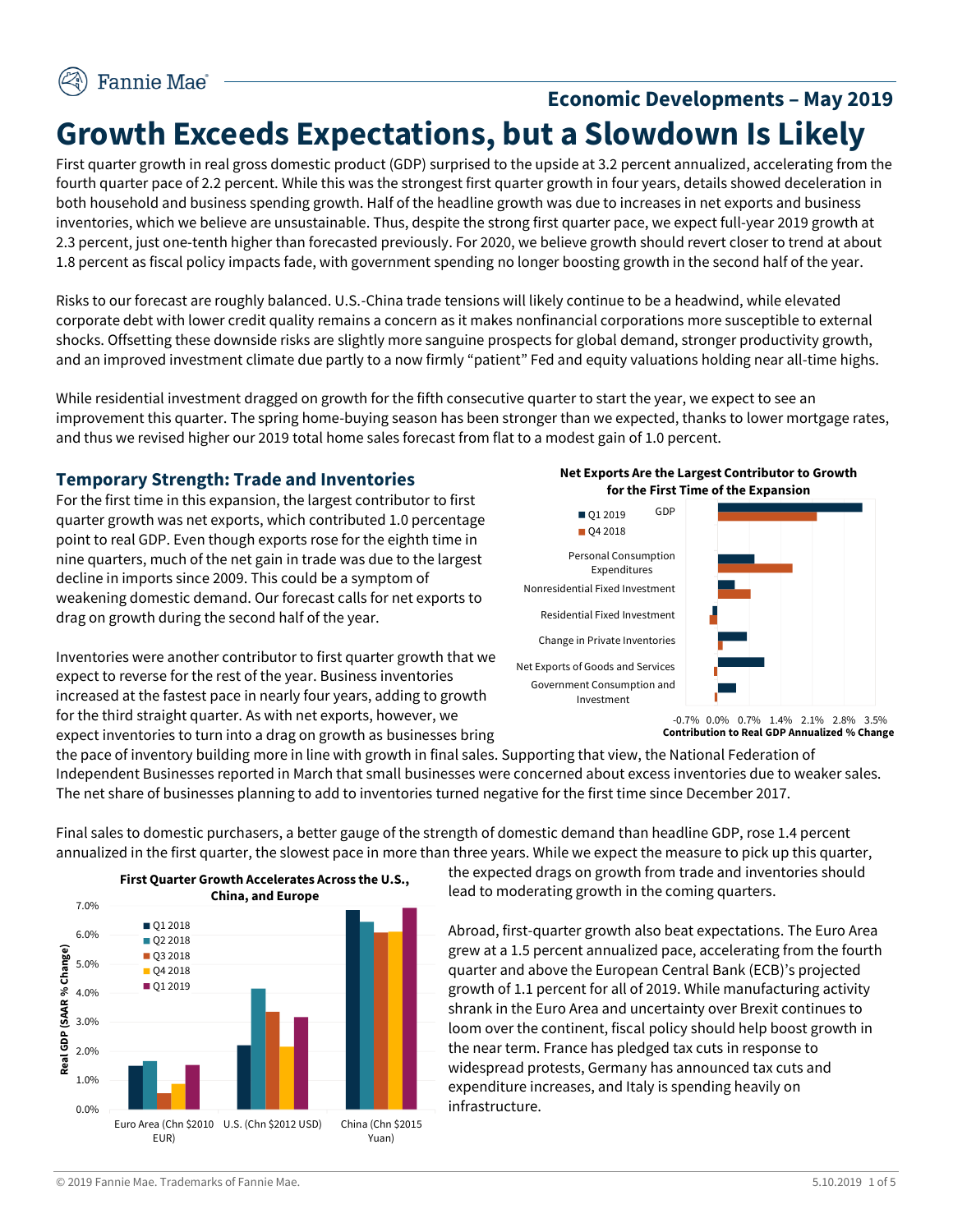Meanwhile, China grew at 6.9 percent in the first quarter, significantly above its 2019 target of 6.0 to 6.5 percent. Despite a variety of stimuli, including tax cuts, increased government spending, and relaxed bank reserve requirements, downside risks to Chinese manufacturing have emerged and a gauge of Chinese factory activity fell sharply in April, suggesting the policies may not be enough to ensure sustained growth. Additionally, U.S.-China trade tensions escalated in early May when the U.S. unexpectedly hiked an existing 10 percent tariff on \$200 billion of Chinese goods to 25 percent and threatened to impose the same tariff on an additional \$325 billion in Chinese goods. Equity markets pulled back sharply in response not merely to the U.S.-China disagreement but also out of concern that it might portend a similar escalation in U.S.-Europe trade tensions.

## **Consumer Spending Growth Poised to Pick Up**

Personal consumption expenditures (PCE) grew just 1.2 percent annualized in the first quarter, the weakest pace in a year. Monthly data, however, showed that real consumer spending ended the quarter on a strong note, posting the largest monthly gain in two years in March. Strong PCE increases amid flat personal income pushed the saving rate eight-tenths lower to 6.5 percent, well below the nearly three-year high of 7.7 percent seen in December. However, consumers were cautious with credit card usage in March: while growth in nonrevolving credit (largely auto and student loans) held steady, revolving credit (largely credit card debt) declined for the first time in three months. Meanwhile, the Federal Reserve Senior Loan Officer Opinion Survey on Bank Lending Practices for the three months ending in April showed that the net share of banks tightening lending standards for credit card loans rose to the highest level since the end of 2009.

The March Job Openings and Labor Turnover Survey pointed to an extremely tight labor market, which should support continued strength in consumer spending. The job openings rate rose to 4.7 percent, just shy of January's all-time high, while the hires rate remained at 3.8 percent. The job openings rate has exceeded the hires rate for more than two years, and the number of openings has exceeded the number of unemployed persons for 12 straight months. The quits rate, a gauge of workers' confidence in the labor market, held steady at an expansion best of 2.3 percent for the tenth straight month.



The April jobs report confirmed the strength in the labor market, with nonfarm payrolls increasing by 263,000 jobs to continue its rebound from February's anemic gain. The stronger-than-expected gain helped boost the average monthly job gain for this year to 205,000, though this remains slightly below the average 2018 gain of 223,000. The U-6 rate, a broad measure of labor market



slack, held steady for the third straight month at 7.3 percent, the lowest level in 18 years. Other details of the April jobs report, however, were less rosy. The average workweek fell while the annual change in average hourly earnings has moved sideways in recent months after climbing steadily over 2018. The household survey results were mixed: the drop in the unemployment rate to its lowest level since 1969 came only because a drop in household employment was outpaced by a decline in the civilian labor force, pushing the labor force participation rate down to a seven-month low.

The first quarter Employment Cost Index, a measure of labor compensation that is free from the influence of employment shifts across occupations and industries, edged down one-tenth of a percent on an annual basis from the expansion high of 2.8 percent as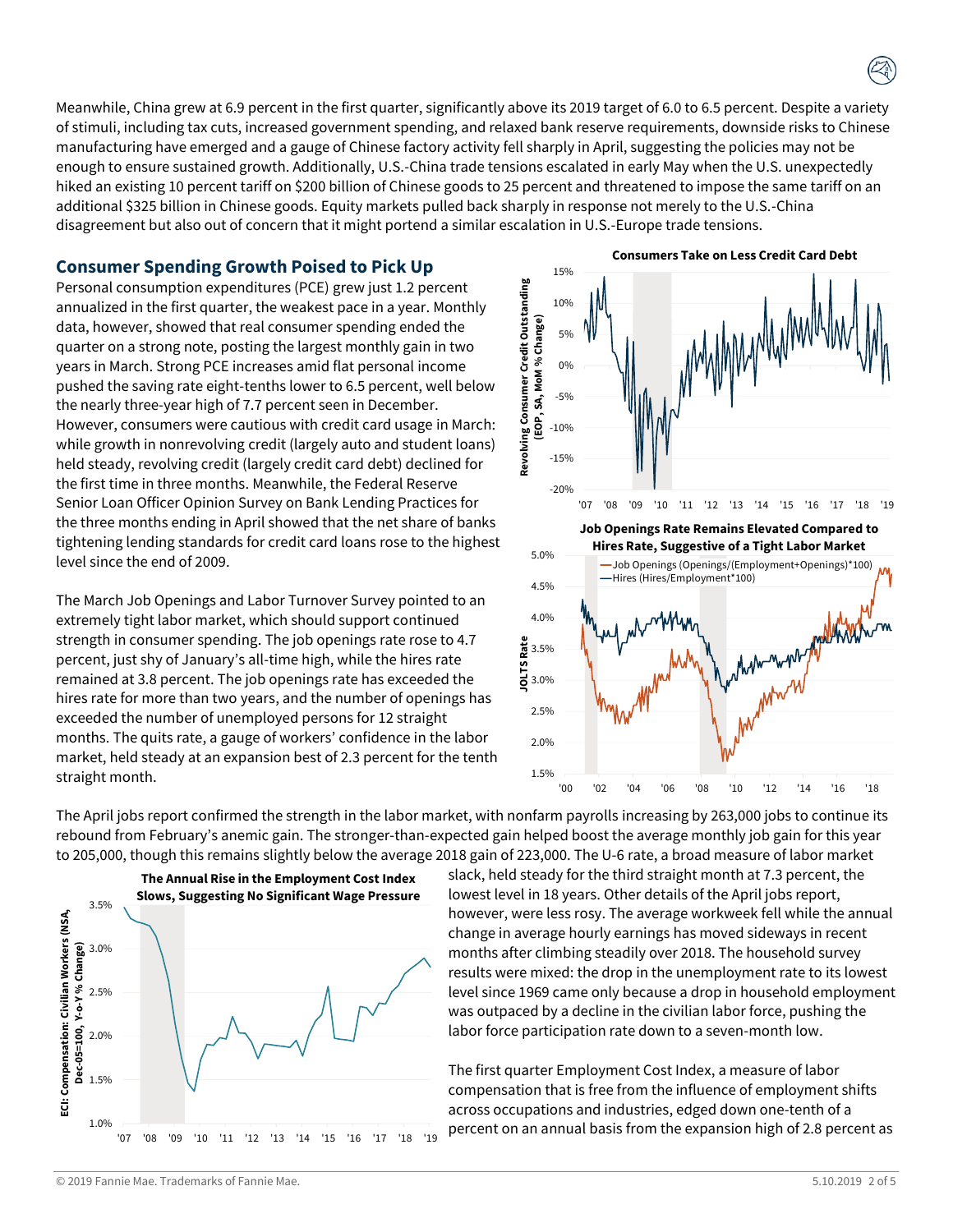growth of the wages and salaries component as well as the benefits component slowed, indicating no significant wage pressure despite the tight labor market.

Consumers appear to remain upbeat. The University of Michigan Consumer Sentiment index declined modestly in April but has essentially moved sideways at elevated levels since the presidential election. When asked about financial prospects for the year ahead, 44 percent of surveyed consumers anticipated improvements compared with just 8 percent who expected worsening finances, marking the best net improvement share since 2004.

The jump in March consumer spending suggests increased momentum heading into the second quarter. Recognizing this strength combined with historically elevated consumer confidence levels and healthy labor market conditions, we expect real consumer spending growth to pick up noticeably this quarter.

#### **Business Fixed Investment and Productivity Growth**

While trade and inventories exceeded our expectations, nonresidential fixed investment disappointed. Nonresidential fixed investment grew at a modest 2.7 percent annualized in the first quarter, driven almost entirely by investment in intellectual property products. Structures spending fell for the third straight quarter and equipment spending was essentially flat, edging up only two-tenths, the slowest pace in more than two years. While incoming data were mixed, we believe business investment growth will accelerate this quarter due to improved financial conditions and corporations' desire to increase productivity in response to tight labor market conditions.

**Annual Growth in Productivity Accelerates While Unit Labor Costs Are Essentially Flat**



Productivity growth has helped to keep per unit labor costs contained. Productivity jumped 3.6 percent annualized over the first quarter, the biggest gain since the third quarter of 2014, and registered more than 2.0 percent annual growth for the first time since 2010. The rise in productivity during the first quarter applied downward pressure on the growth in unit labor costs, pushing down its annual growth to the slowest pace since the end of 2013.

We remain cognizant of several downside risks to nonresidential investment. The most prominent is the continuation of U.S.- China trade tensions, which may lead businesses to defer capital investments. Elevated levels of riskier corporate debt are also a concern as they make corporations more vulnerable to market shocks. The ratio of outstanding debt to GDP among nonfinancial firms is now near its all-time high. Not only is the nonfinancial corporate sector highly leveraged by historical standards, but credit quality in this space is also riskier than during past cycles. About half of outstanding bonds in 2018 were rated BBB, the lowest investment grade tier, up from one-third in 2000. As a result, a historically large portion of corporate borrowers may be susceptible to interest rate or liquidity shocks due to rising risk premiums or downgrades, potentially harming real economic activity.

### **The Fed Struggles to Hit Its 2.0 Percent Inflation Target**

Inflation pressures remain muted, thanks in part to productivity gains balancing out wage growth. The annual gain in the PCE deflator, the Fed's preferred measure of inflation, accelerated in March for the first time in eight months, though it remains one-half percentage point below the Fed's 2.0 percent target, and well below the six-year high reached last July. First quarter headline PCE averaged 1.4 percent, the slowest pace since the third quarter of 2016.

The statement following the May Federal Open Market Committee (FOMC) meeting acknowledged that both headline and core inflation "have declined and are running below 2 percent." In the post-meeting press conference, Fed Chair Powell attributed the recent slowdown in inflation to "transitory factors," such as portfolio management

**Since the Recession, the Fed Has Struggled to Hit the 2.0 Percent Target Rate**



© 2019 Fannie Mae. Trademarks of Fannie Mae. 5.10.2019 3 of 5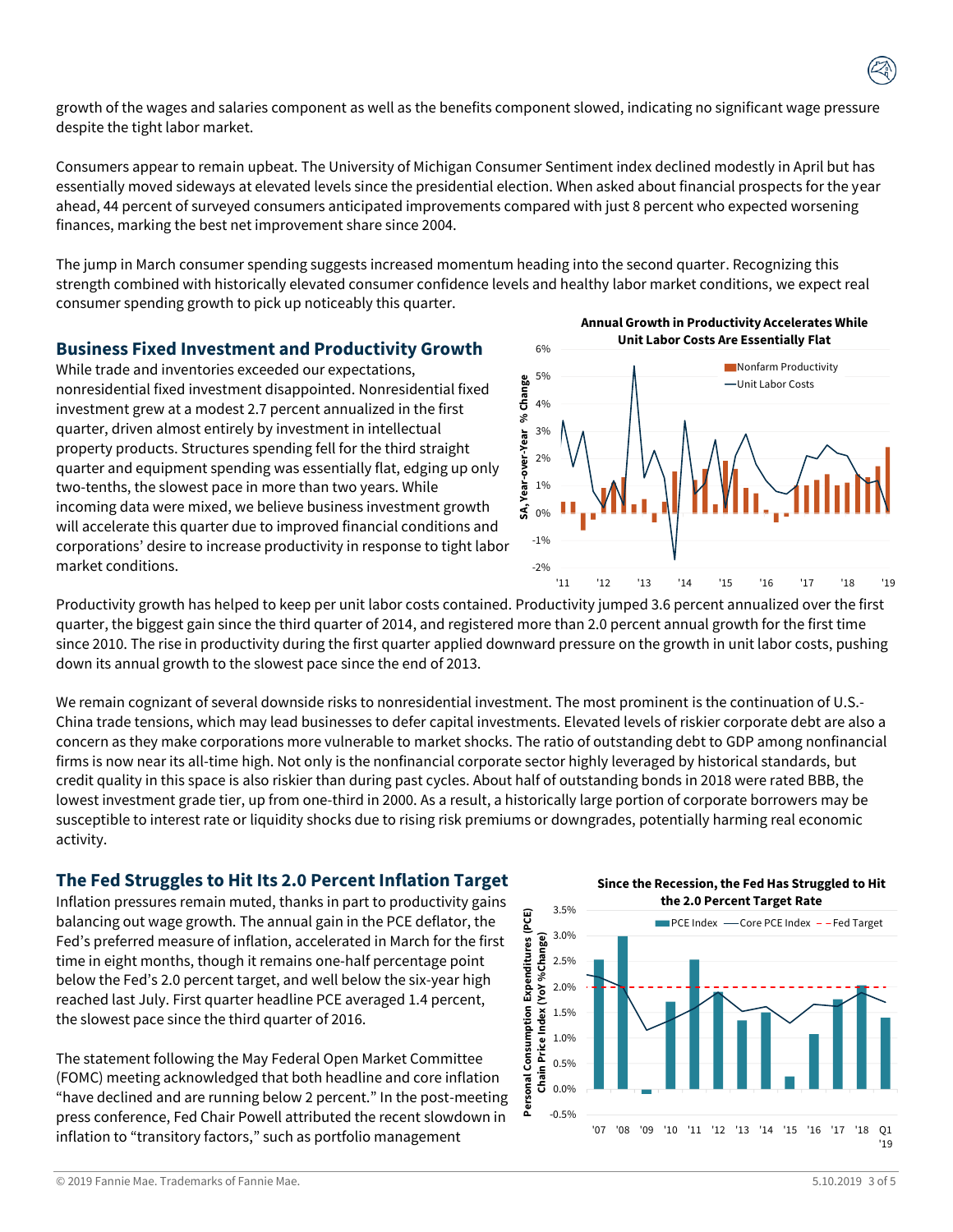service fees and apparel prices, but inflation below 2.0 percent has been more of a norm than an exception in the current expansion. Since the expansion began, headline PCE averaged above or at 2 percent twice, while core PCE has always averaged below the 2.0 percent target.

Sustained below-target inflation will likely make it difficult for the Fed to raise the federal funds rate any further this year. Additionally, while we had been hopeful for a U.S.-China trade deal to boost growth in the second half of the year, that hope appears less likely, suggesting that the Fed will not see the substantial pickup in growth needed to justify a rate hike. Thus, we changed our call from a rate hike in December to no more hikes expected within our forecast horizon. This is consistent with statements from the Fed, such as Powell reiterating that the FOMC is comfortable with its patient stance and does not "see a strong case for moving in either direction."

# **Housing Drags, but We Expect a Rebound**

Residential fixed investment fell during the first quarter for the fifth straight quarter, driven by the decline in spending on new singlefamily structures. While single-family starts increased during the first quarter, the spending on the construction of these structures fell as the average price declined. Improvement spending rose during the quarter and exceeded investment in single-family structures for the first time since 2013.

Brokers' commissions, a part of residential investment, rose in the first quarter, thanks to a jump in new home sales and the first rise in existing home sales in five quarters. New single-family sales rose almost 15 percent over the quarter and were up slightly on an annual basis. The strong pace of new home sales was supported by

drawing down inventories of already-started homes that had built up as sales slowed in 2018 in the face of higher mortgage rates. However, after peaking last November at an average of 4.87 percent, the 30-year, fixed mortgage rate has pulled back, falling about 70 basis points to 4.14 percent in April. The full effect of declining mortgage rates is likely still working its way through the market, adding further support for buyers. Builders likely still have a few months to go before inventories are back to their preslowdown trend, which should support new home sales in the second quarter, even if starts remain lackluster.

Another positive development for affordability and good news for entry-level homes is that builders are increasingly focused on more modest-sized homes. After peaking at more than 2,500 square feet in the first quarter of 2015, the median size of singlefamily starts trended down to about 2,300 square feet at the end of 2018. As the share of low- and moderate-priced new homes sold in the first quarter increased, the median price for new home sales fell 7.1 percent.

For existing homes, annual home price gains continued to moderate, with the CoreLogic National House Price Index rising 3.7 percent in March, the slowest pace since May 2012.

Overall, leading indicators suggest that the spring home-buying season will be solid, as we expected. Pending sales, a leading indicator of existing sales, jumped 3.8 percent in March, suggesting continued strength into April. Purchase mortgage applications have also been on the rise, increasing strongly in March and April. Thus, we revised upward our home sales forecast for the second quarter to show a solid rebound from the first quarter. When combined with our more optimistic view of new home sales for the year, total sales for 2019 were also revised upward seven-tenths from our prior forecast to a modest gain of 1.0 percent from 2018.

According to the Fannie Mae Home Purchase Sentiment Index, April survey respondents walked back some of their buying optimism from March, as an increasing share of respondents reported it was a bad time to buy (due largely to high home prices).



**Home Sales Are Projected to Pick Up Further in the Second Quarter After Rising in the First**